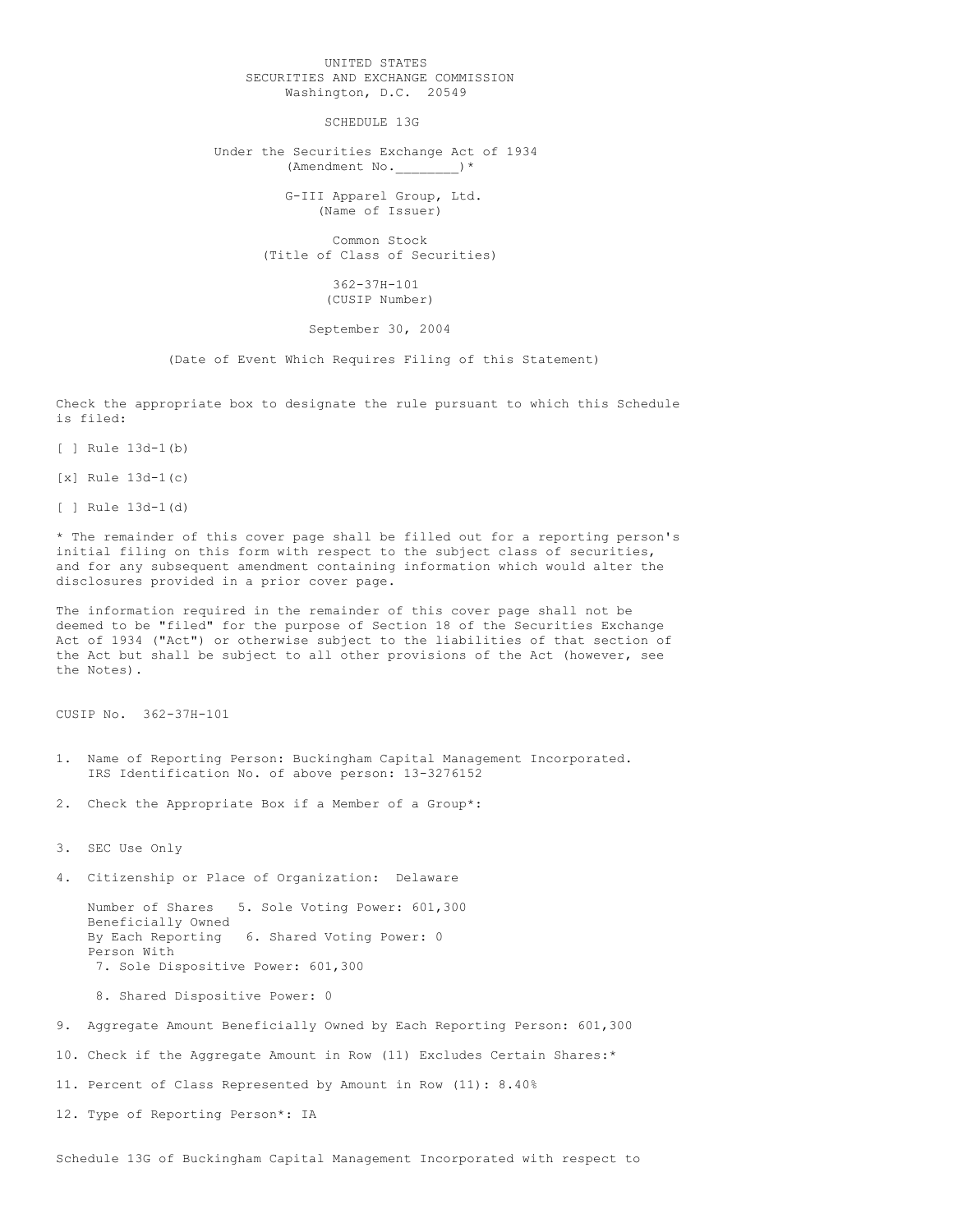the Class A common stock (the "Common Shares") of G-III Apparel Group, Ltd. (the "Company"). Item 1(a) Name of Issuer: G-III Apparel Group, Ltd. Item 1(b) Address of Issuer's Principal Executive Offices: 512 Seventh Avenue, New York, NY 10018 Item 2(a) Name of Person Filing: Buckingham Capital Management Incorporated Item 2(b) Address of Principal Business Office or, if none, Residence: 750 Third Avenue, Sixth Floor, New York, NY 10017 Item 2(c) Citizenship: Buckingham Capital Management Incorporated is a Delaware corporation Item 2(d) Title of Class of Securities: Common Stock Item 2(e) CUSIP Number: 362-37H-101 Item 3 If this statement is filed pursuant to Rule 240.13d-1(b) or 240.13d-2(b) or (c), check whether the person filing is a: (a) [ ] Broker or dealer registered under section 15 of the Act (15 U.S.C. 78o) (b) [ ] Bank as defined in section 3(a)(6) of the Act (15 U.S.C. 78c). (c) [ ] Insurance company as defined in section 3(a)(19) of the Act (15 U.S.C. 78c). (d) [ ] Investment company registered under section 8 of the Investment Company Act of 1940 (15 U.S.C. 80a-8). (e) [x] An investment adviser in accordance with Rule  $240.13d-1$  (b) (1) (ii)(E); (f) [ ] An employee benefit plan or endowment fund in accordance with Rule  $240.13d-1$ (b)(1)(ii)(F); (g) [ ] A parent holding company or control person in accordance with Rule  $240.13d-1$ (b)(1)(ii)(G); (h) [ ] A savings associations ad defined in Section 3(b) of the Federal Deposit Insurance Act (12 U.S.C. 1813); (i) [ ] A church plan that is excluded from the definition of an investment company under section  $3(c)(14)$  of the Investment Company Act of 1940 (15 U.S.C. 80a-3); (j) [ ] Group, in accordance with Rule 240.13d-1(b) (1)(ii)(J). Item 4 Ownership (a) Amount Beneficially Owned: 601,300 (b) Percent of class: 8.40% (based on the 7,181,980 Common Shares reported to be outstanding in the Company's Annual Report on Form 10-K for the year ended April 2002). (c) Number of shares as to which the person has: (i) Sole power to vote or to direct the vote: 601,300 (ii) Shared power to vote or to direct the vote: 0 (iii)Sole power to dispose or to direct the disposition of: 601,300 (iv) Shared power to dispose or to direct the disposition of: 0 Item 5 Ownership of Five Percent or less of a Class Not applicable. Item 6 Ownership of More than Five Percent on Behalf of Another Person: Not applicable. Item 7 Identification and Classification of the Subsidiary, Which Acquired the Security, Being Reported on By the Parent Holding Company: Not applicable.